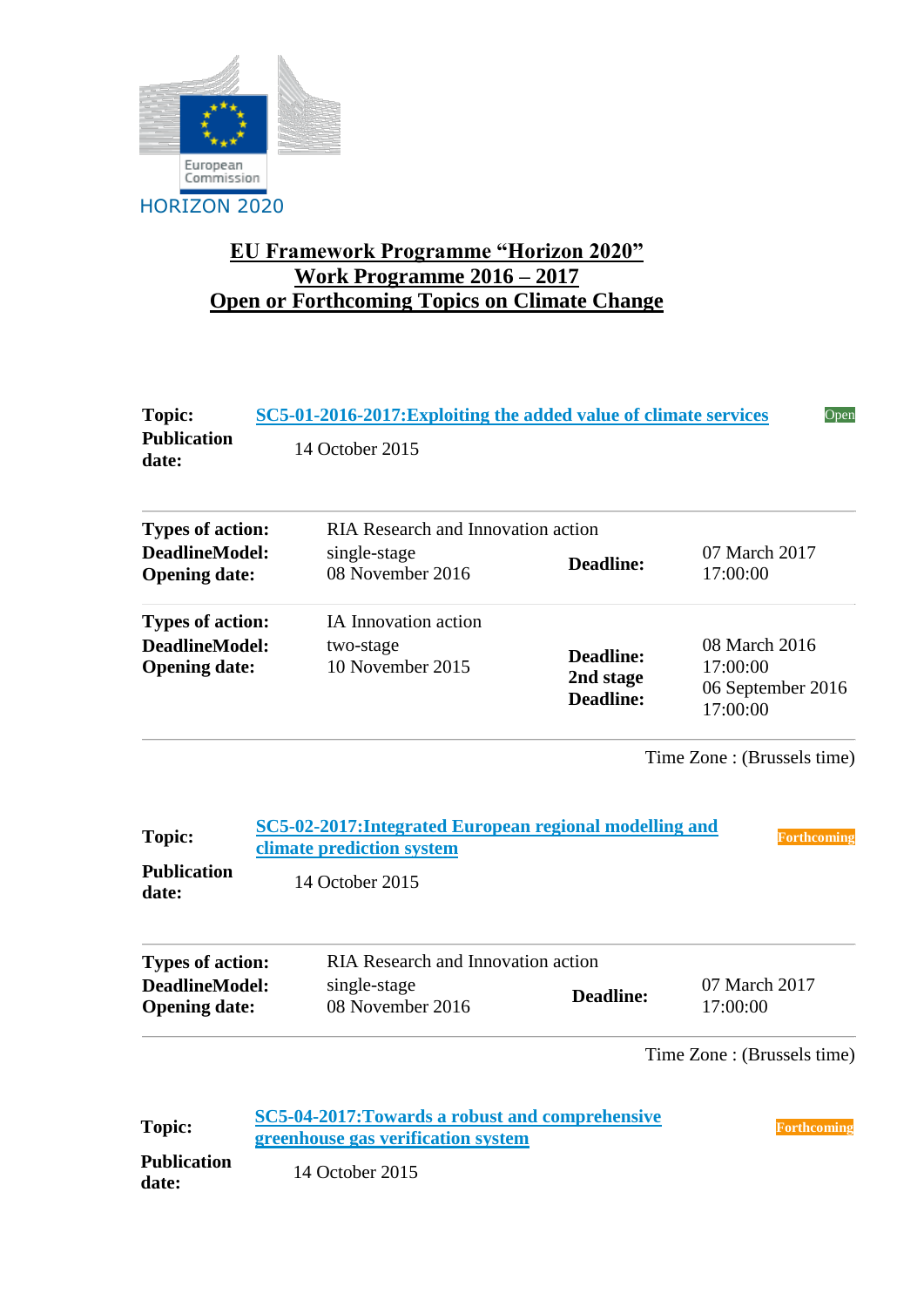

| <b>Types of action:</b><br><b>DeadlineModel:</b><br><b>Opening date:</b> | single-stage    | RIA Research and Innovation action<br>08 November 2016                    | <b>Deadline:</b>                                       | 07 March 2017<br>17:00:00                 |  |  |
|--------------------------------------------------------------------------|-----------------|---------------------------------------------------------------------------|--------------------------------------------------------|-------------------------------------------|--|--|
|                                                                          |                 |                                                                           |                                                        | Time Zone : (Brussels time)               |  |  |
|                                                                          |                 |                                                                           | SC5-07-2017:Coordinating and supporting research and   |                                           |  |  |
| <b>Topic:</b>                                                            |                 | innovation actions on the decarbonisation of the EU<br><b>Forthcoming</b> |                                                        |                                           |  |  |
|                                                                          | economy         |                                                                           |                                                        |                                           |  |  |
| <b>Publication</b><br>date:                                              | 14 October 2015 |                                                                           |                                                        |                                           |  |  |
| <b>Types of action:</b>                                                  |                 | CSA Coordination and support action                                       |                                                        |                                           |  |  |
| <b>DeadlineModel:</b>                                                    |                 | single-stage                                                              | <b>Deadline:</b>                                       | 07 March 2017                             |  |  |
| <b>Opening date:</b>                                                     |                 | 08 November 2016                                                          |                                                        | 17:00:00                                  |  |  |
| Topic:<br><b>Publication</b><br>date:                                    | 14 October 2015 | solutions for hydro-meteorological risk reduction                         | SC5-08-2017: Large-scale demonstrators on nature-based | <b>Forthcoming</b>                        |  |  |
| <b>Types of action:</b>                                                  |                 | IA Innovation action                                                      |                                                        |                                           |  |  |
| DeadlineModel:                                                           |                 | two-stage                                                                 | <b>Deadline:</b><br>2nd stage<br><b>Deadline:</b>      | 07 March 2017                             |  |  |
| <b>Opening date:</b>                                                     |                 | 08 November 2016                                                          |                                                        | 17:00:00<br>05 September 2017<br>17:00:00 |  |  |
|                                                                          |                 |                                                                           |                                                        | Time Zone: (Brussels time)                |  |  |
| <b>Topic:</b>                                                            |                 | SC5-18-2017: Novel in-situ observation systems                            |                                                        | <b>Forthcoming</b>                        |  |  |
| <b>Publication</b><br>date:                                              | 14 October 2015 |                                                                           |                                                        |                                           |  |  |